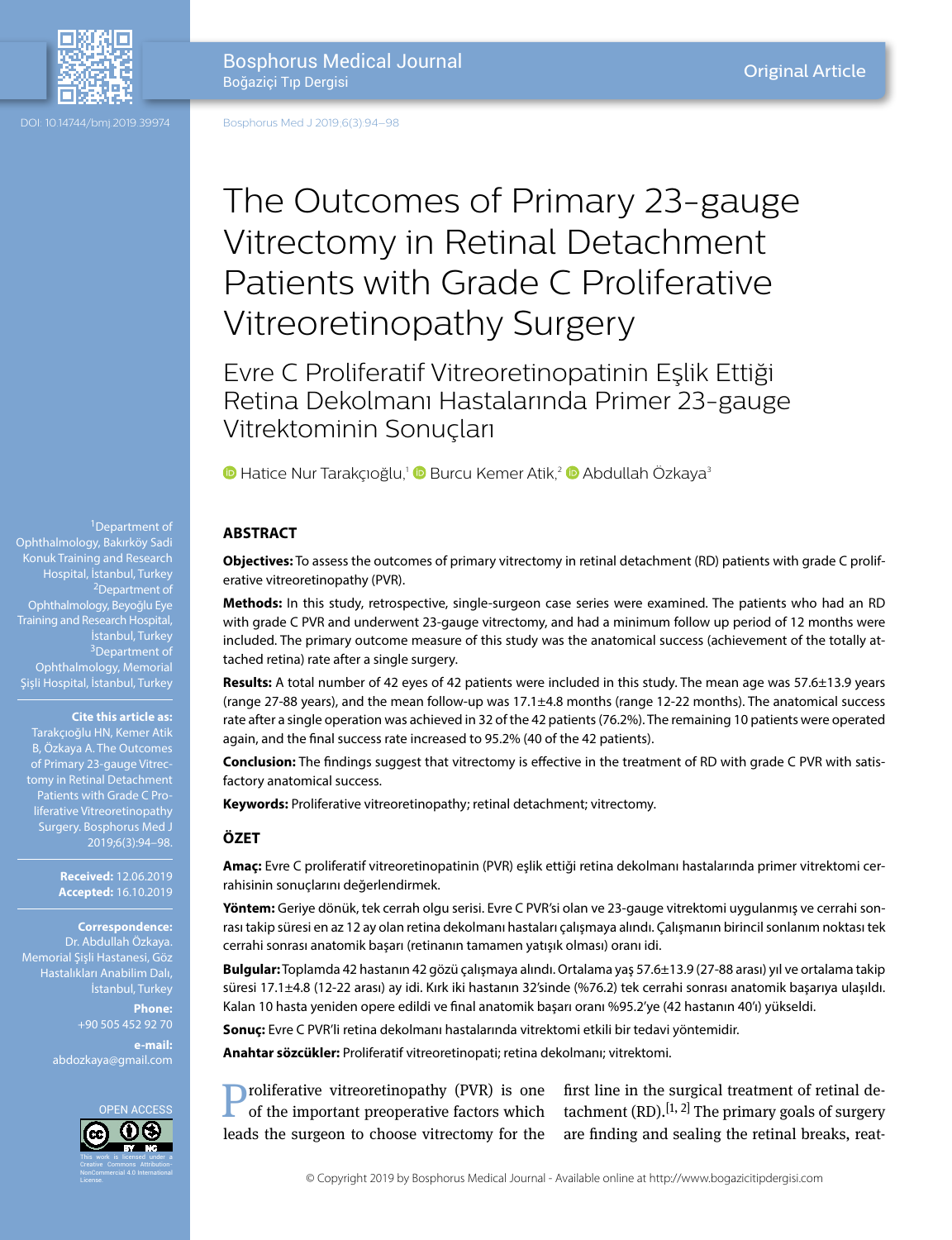taching the retina and relieving the vitreoretinal traction over the retinal break and the other areas.<sup>[3–5]</sup> As PVR usually causes significant vitreoretinal traction over the retina, vitrectomy is a valuable option in the treatment of the RD cases associated with  $PVR$ <sup>[3–7]</sup> PVR is divided into three stages as stage A, B and C.<sup>[8]</sup> Stage C PVR is characterized with visible preretinal and subretinal membranes or retinal foreshortening.[8] Sophisticated vitreoretinal maneuvers, such as membrane peeling and retinotomy/retinectomy, which may be performed only during vitrectomy are usually required in cases with  $PVR.$ <sup>[9–11]</sup> In this study, we aimed to evaluate the outcomes of vitrectomy in RD cases with stage C PVR.

# **Methods**

The medical records of the RD patients with grade C PVR who were operated by a single surgeon (A.O.) between 2013 and 2016 were reviewed. A written informed consent was obtained from all patients before the treatment, and this study adhered to the tenets of the Declaration of Helsinki.

The inclusion criteria were to have an RD with grade C PVR a follow-up period of ≥12 months after the first surgery and a follow-up period of ≥6 months after silicone oil (SO) removal. The patients who were previously operated for RD with scleral buckling, or underwent a combination procedure with scleral buckle in the same session of the surgery or the patients with a trauma history were excluded from this study. The grading of PVR was made upon the classification of the PVR study group.<sup>[8]</sup>

The collected data included age, sex, best corrected visual acuity (BCVA), lens status, duration of RD, the status of the macula, choice of tamponade, complications, and functional and anatomical outcomes. A projection chart was used for the measurement of the BCVA, biomicroscopic evaluation of anterior and posterior segment was performed, and intraocular pressure (IOP) was measured via applanation tonometry. The post-operative examinations were performed at 1<sup>st</sup> day, 1<sup>st</sup> week, 1<sup>st</sup>, 3<sup>rd</sup>, 6<sup>th</sup>, and 12<sup>th</sup> month. At postoperative month 12, if a patient had a postoperative  $BCVA \geq 1.0$  LogMAR8, then, functional success was considered and if a patient had an attached retina, it was accepted as an anatomical success. If the retina was totally or partially detached, then, it was considered as anatomical failure. SO was permanently left in some of the patients, and these patients were accepted to have an anatomical failure.

## **Surgical Technique**

All of the surgeries were performed by a single surgeon (A.O.). A 23-gauge transconjunctival vitrectomy with the Constellation system (Alcon Surgical, Ft. Worth, TX) and a wide-field viewing system (EIBOS, Haag Streit, Wedel, Germany) was used. If the patient was phakic and had a prominent cataract, phacoemulsification was performed before the vitrectomy. Four sclerotomies for infusion, vitreous cutter, endo-illumination, and one 25-gauge sclerotomy for Chandelier light were prepared. The first core vitrectomy was performed. Vitreous was completely removed, triamcinolone assisted vitreous base shaving was performed; vitreoretinal traction was released around all of the breaks. The subretinal membranes caused stiffness, and all of the preretinal membranes were removed. If retinal stiffness was not resolved after removal of the membranes, then, retinotomy/ retinectomy was performed. A flute needle was used to drain the existing subretinal fluid from an existing break with or without the assistance of a heavy perfluorocarbon fluid. Endolaser photocoagulation was applied to all of the breaks. The amount of additional barrier laser photocoagulation was changed according to the retinal condition. For example, if a patient did not have any peripheral retinal degeneration of membranes at the superior half of the retina, then, only 180-degree barrier laser photocoagulation was applied to the lower half of the retina, or 360-degree barrier laser photocoagulation was applied if there were diffuse retinal degenerations. Air-fluid exchange was performed, and a suitable tamponade was exchanged with air. Lastly, all of the sclerotomies were checked and sutured with 7/0 polyglactin suture if leakage was present. The endotamponade choice was made according to the surgeons' preferences; however, SO was preferred in the vast majority of the cases as they were very complicated. SO was planned to be removed between month 3 and 12 postoperatively. The primary outcome measure was the anatomical success (achievement of the totally attached retina) at postoperative month 12.

### **Statistical Analysis**

Statistical Package for the Social Sciences software (version 21.0) was used for the analyses. The continuous variables were expressed as means±standard deviation. The categorical variables were expressed as number (n) and percentages (%). Visual acuity was converted to LogMAR for statistical analysis. First, the data were analyzed concerning normality using the Kolmogorov-Smirnov test. As the distribution of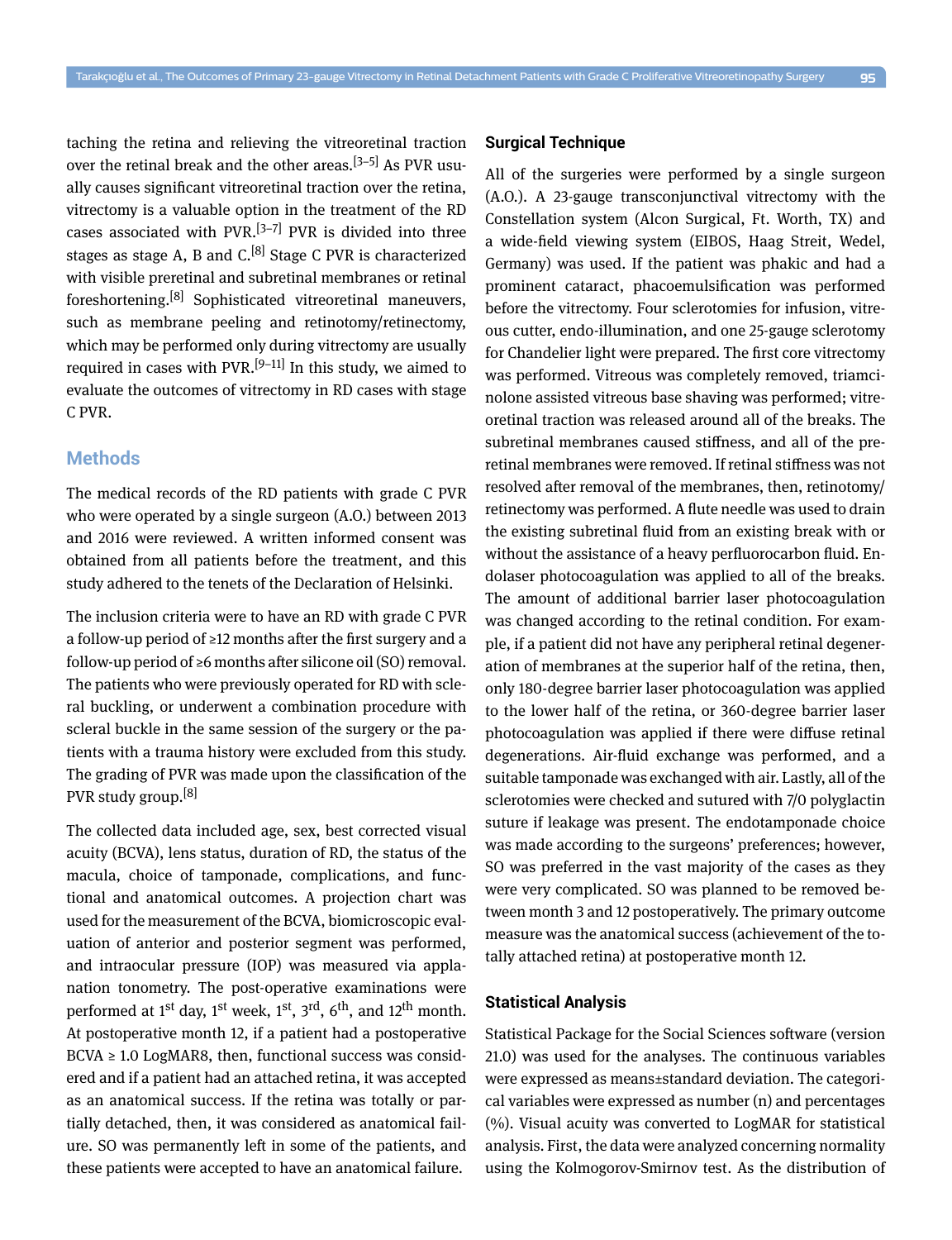the data was found to be normal, the visual acuity values between baseline and the other time points were assessed using repeated measures test. Categorical variables were compared using the chi-square test. A p-value <0.05 was considered statistically significant.

## **Results**

Forty-two eyes of 42 patients were included in this study. The mean age was 57.6±13.9 years (range 27-88 years). Twenty-eight patients (66.7%) were men and 14 (33.3%) were women. The mean follow-up period was 17.1±4.6 months (range 12-33 months). The baseline characteristics were summarized in Table 1.

## **Anatomical Outcomes**

Single operation success was achieved in 32 of the 42 patients (76.2%). The remaining 10 patients (23.8%) showed recurrence, which was secondary to PVR in all of them. The mean time interval was 47.9±22.7 days (range 15-90 days) between the first surgery and recurrence of the RD. The patients who showed recurrence were operated again, and the anatomical success increased to 95.2% (40 of 42 patients) at the last follow-up visit. Two of the eyes were left with permanent SO tamponade.

## **Visual Outcomes**

The mean baseline BCVA was 2.36±0.91 LogMAR (range 0.0- 3.0) and increased to  $1.07\pm0.68$  LogMAR (range 0.0-3.0) at

| Table 1. General characteristics of the patients |                       |
|--------------------------------------------------|-----------------------|
|                                                  | Whole group, n=42     |
| Age                                              | $57.6 \pm 13.9$ years |
| Gender (Female/Male)                             | 14/28                 |
| Lens status (Phakic/Pseudophakic/Aphakic)        | 25/16/1               |
| Duration of visual decrease                      | $38.5 \pm 42.2$ days  |
| Number of retinal tears (single/multiple)        | 26/16                 |
| Presence of choroidal detachment, n (%)          | 7 eyes (16.7)         |
| Localization of RD (superior/inferior/total)     | 7/14/21               |
| Status of the macula (attached/detached)         | 4/38                  |
| Baseline BCVA                                    | 2.36±0.91 LogMAR      |
| Tamponade (SO/C3F8)                              | 35/7                  |
| Peroperative 360-degree barrier                  | 15 eyes (35.7)        |
| photocoagulation, n (%)                          |                       |

n: Number; RD: Retinal detachment; BCVA: Best-corrected visual acuity; SO: Silicone oil; C3F8: Perfluoropropane.

the last follow-up visit. The mean baseline BCVA was found to be statistically increased at month 3, 6, 9, 12, and the last visit (p<0.0001) (Fig. 1). The baseline vision was increased in 34 eyes (80.9%), did not change in six eyes (14.3%), and decreased in two eyes (4.8%) at the last follow-up visit. Twenty-seven eyes (64.3%) had a BCVA ≥1.0 LogMAR (functional success).

#### **Tamponades, Lens Status and Intraocular Pressure**

Tamponade C3F8 was used in seven patients (16.7%) and SO was used in 35 (83.3%) of them. The SO was removed in a mean time period of 4.1±3.1 months (range: 1-12 months).

At the baseline, 25 eyes (59.5%) were phakic, 16 were pseudophakic (38.1%) and one was aphakic (2.4%). Nine of the 25 phakic eyes underwent consequent phacoemulsification at the time of the first vitrectomy. Eleven of the remaining 16 eyes showed significant cataract during the follow-up period and underwent cataract surgery. At the last follow-up visit, only six patients were still phakic.

The mean baseline and last IOP was 13.3±3.4 mmHg (range: 5-22 mmHg) and 15.2±2.8 mmHg (range: 10-21 mmHg), respectively. Ten eyes showed IOP elevation (23.8%) in the early postoperative period, and six of these eyes progressed to permanent IOP elevation. All of the patients with permanent IOP elevation was controlled with topical anti-glaucomatous drugs and used a mean of 1.1±0.8 drug (range: 1-2). None of the eyes showed a phthisis bulbi or had an IOP <6 mmHg.

## **Complications**

Peroperative complications were limited with iatrogenic retinal tear, which were present in five eyes (14.3%). Early postoperative complications were hypotony in one eye



Figure 1. Best-corrected visual acuity levels of the patients at different time points.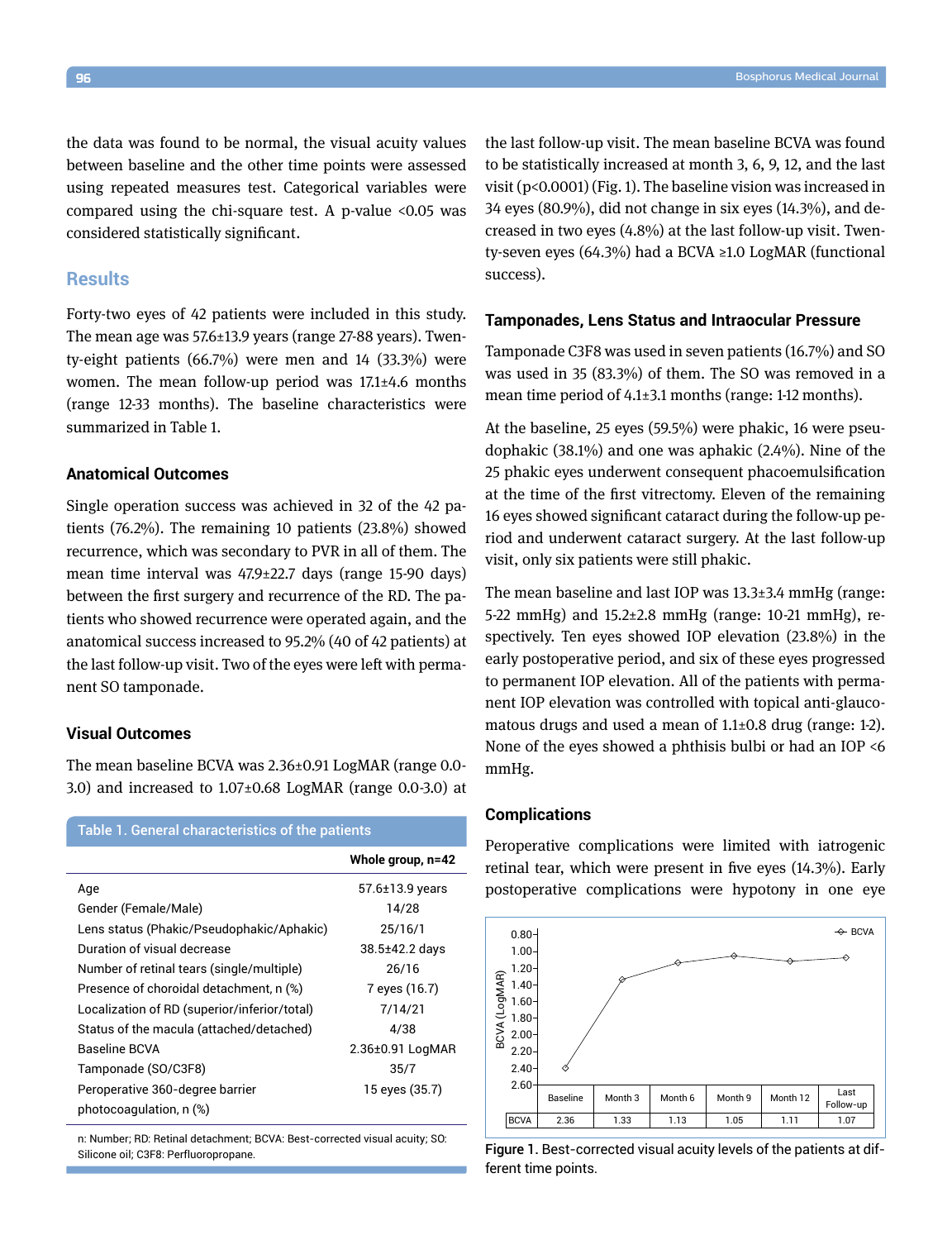(2.4%), SO migration to the anterior chamber in one eye (2.4%), transient vitreous hemorrhage in one eye (2.4%) and hyphema in three eyes (7.2%).

## **Discussion**

We evaluated the outcomes of 23-gauge vitrectomy in rhegmatogenous RD (RRD) patients who had a significant PVR in this study. Anatomic success rate was 76.2% with a single operation and the final anatomical success rate was 95.2%. The mean baseline visual acuity significantly increased from 2.36 LogMAR to 1.07 LogMAR after a mean follow-up period of 17.1 months. The mean baseline visual acuity increased in 80.9% of the eyes. In addition, nearly three third of the eyes (64.3%) reached a final visual acuity ≥1.0 LogMAR.

In the previous series, the anatomical success rate of 20-gauge vitrectomy in RRD patients with PVR was reported between 51% and 80%.<sup>[1, 2, 5, 6]</sup> In the study by Iwahashi-Shime et al.<sup>[1]</sup> the anatomical and functional outcomes of 25-gauge vitrectomy in 27 RRD patients with PVR were evaluated. The mean follow-up period of the study was 32.5 months, which was quite longer than our study. They reported that single surgery anatomical success rate was 77.8% and the final anatomical success rate was 92.6%, and both of which were very similar to our findings in this study. Only one eye out of 27 eyes showed postoperative hypotony in their study and this eye was left with permanent SO endotamponade. They reported than a 20-gauge hybrid vitrectomy was required in nearly half of the eyes (40.7%), especially for removing subretinal membranes. As we performed surgeries with a 23-gauge system and as the instruments were stiff enough to go under the retina, we did not require hybrid vitrectomy in any of our patients. Storey et al.<sup>[2]</sup> compared the outcomes of pars plana vitrectomy combined with scleral buckle and pars plana vitrectomy alone in RRD patients at high risk for PVR. Sixty-five patients out of 678 were identified as high risk for PVR. The patients were accepted to have a high-risk PVR, if they showed RRD in ≥2 quadrants, had retinal tears >1 clock hour, preoperative PVR, or vitreous hemorrhage. The patients divided into two groups, and 36 patients were included in the vitrectomy + scleral buckle group, and 29 were included in the vitrectomy alone group. All vitreoretinal surgeries were performed with a 23-gauge system. Different tamponades were used as required. The overall single operation anatomical success was 63.1%. Anatomical success rate was better in the vitrectomy + scleral buckle group (75.0%) than the vitrectomy alone group (48.3%). Subset analysis was also performed in this study and combination surgery was more successful in patients who were <65 years-old whereas no significant difference was found between the two surgery groups in patients who were >65 years-old. The surgical success rate of the vitrectomy alone arm was 48.3% and was lower than our study, as well as the previous studies. Probably, the reason for this low success rate was the higher risk of PVR development in the chosen high-risk group.

The main limitation of this study was its retrospective design. However, the included number of patients was quite high for a single surgeon case series and the surgeon worked in a reference center with a high number of operations (55- 60 vitreoretinal surgeries a week). Also, these kinds of studies are very important in the self-determination of the surgeons. As the single surgery, the anatomical outcome of the study is consistent with the existing literature; the surgeon may assume that his surgical techniques were successful.

# **Conclusion**

In conclusion, the anatomical and functional outcomes of vitrectomy in RRD patients associated with grade C PVR were evaluated in this study. Favorable outcomes were obtained. After a single surgery, anatomical success was obtained in more than three-fourths of the patients had an attached retina and functional success was obtained in nearly two-thirds of the patients.

#### **Disclosures**

**Ethics Committee Approval:** Retrospective study.

**Peer-review:** Externally peer-reviewed.

**Conflict of Interest:** None declared.

**Authorship Contributions:** Concept – H.N.T., B.K.A., A.O.; Design – H.N.T., B.K.A., A.O.; Supervision – A.O.; Data collection &/or processing – H.N.T., B.K.A., A.O.; Analysis and/or interpretation – A.O.; Literature search – B.K.A., A.O.; Writing – H.N.T., A.O.; Critical review – A.O.

## **References**

- 1. Iwahashi-Shima C, Sato T, Bando H, Ikeda T, Emi K. Anatomic and functional outcomes of 25-gauge vitrectomy for repair of eyes with rhegmatogenous retinal detachment complicated by proliferative vitreoretinopathy. [Clin Ophthalmol 2013;7:2043–9.](https://doi.org/10.2147/OPTH.S52260)
- 2. Storey P, Alshareef R, Khuthaila M, London N, Leiby B, DeCroos C, et al; Wills PVR Study Group. Pars plana vitrectomy and scleral buckle versus pars plana vitrectomy alone for patients with rhegmatogenous retinal detachment at high risk for prolif-erative vitreoretinopathy. Retina 2014;34:1945-51. [\[CrossRef\]](https://doi.org/10.1097/IAE.0000000000000216)